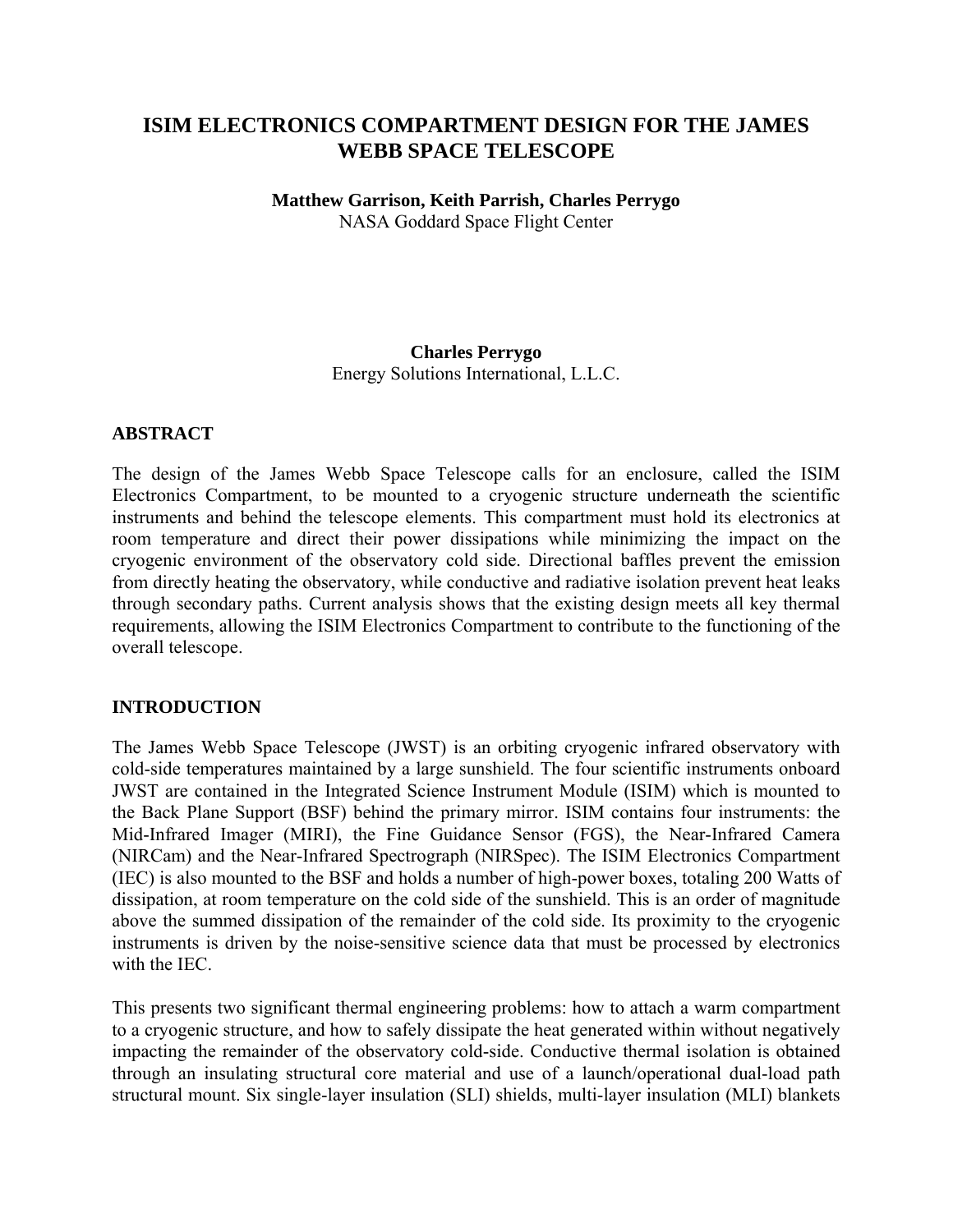and a parasitic tray radiator minimize the radiative heat exchange with cryogenic components. All heat sources are mounted to a conducting structural panel which also serves as a radiator. Directional baffles constrain the emission angles to minimize the load that the telescope and ISIM receive by direct illumination and reflections off of the sunshield.

Current analysis shows that this design is sufficient to meet the thermal requirements imposed by the JWST observatory. All analysis is done using TSS and SINDA/G in a modified fullyintegrated observatory-level thermal model. Independent model verification is done at GSFC using IDEAS/TMG.

## **IEC DESIGN**

The IEC structure is composed of three components: (1) four thermally-isolated K13 carbonfiber face sheets and aluminum honeycomb equipment mounting panels that act as radiators on the outer side, (2) a composite tub that forms the remaining five sides of the compartment, and (3) the baffle housing that attaches to the radiator side of the mounting panels. These components are shown in the cut-away in Figure 1.



**Figure 1: Cut-away of the IEC mechanical design** 

The mounting panels are four panels constructed of K13 face sheets and an aluminum core. The interior surface of each panel contains the required electronics boxes, heaters, thermisters, and any harness tie-downs required. Heat is conducted through the honeycomb to the outer face sheet, which has areas painted black in order to act as a radiator. Boxes are laid out so that each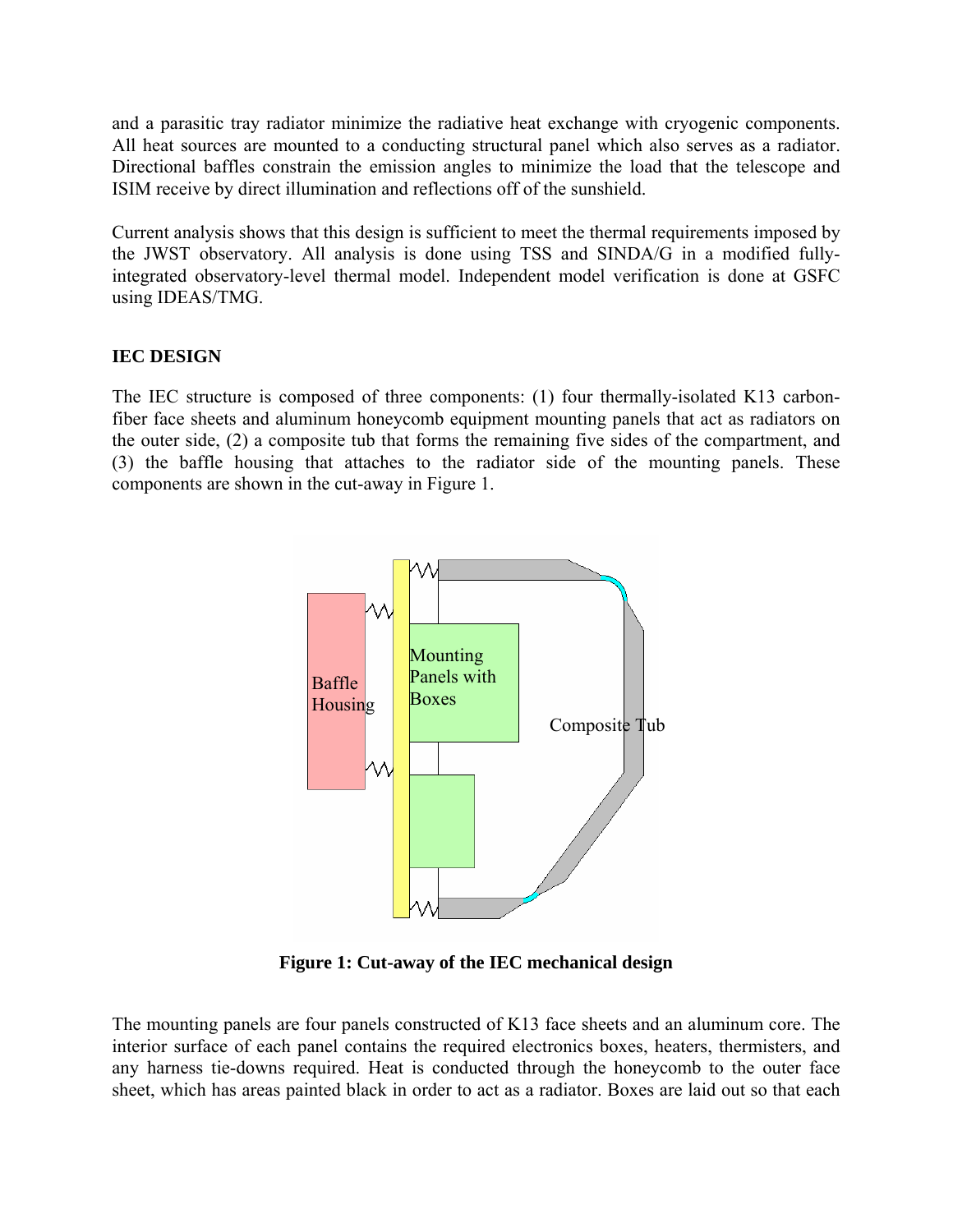instrument nominally has a dedicated mount panel, except where FGS shares a panel with the ISIM Remote Servicing Unit (IRSU) and the NIRCam panel houses the DITCE. This allows substantial electrical isolation between the instruments and also allows them to operate within their required temperature range, 273 K to 313 K, even if neighboring instruments are forced to shut down.

The composite tub that forms the remaining five sides of the IEC compartment is a single component laid up with low thermal conductivity T300 carbon fiber face sheets. A lowconductivity Nomex core separates the inner and outer face sheets everywhere except the corners, where fiberglass standoffs prevent contact. Thermal isolation minimizes the heat flow from the warm mount panels to the colder tub structure.

The baffle housing is also mounted to the equipment mount panels using thermal isolators, this time on the outer face sheet. This structure is intended to hold the segments of the directional baffle in their correct alignment and to prevent heat leaks into them from the mount panels, which would result in an uncontrolled emission. Although the housing is not yet designed, thermal analysis is assuming that it is constructed of T300 face sheets and a Rohacell core to minimize thermal conductivity.

## RADIATIVE THERMAL ISOLATION

The system that minimizes radiative heat leaks through uncontrolled paths consists of four parts: (1) MLI along the interior and exterior of most surfaces, (2) three SLI conformal shields that prevent heat leaking into the core area of the observatory, (3) three SLI diagonal shields that reduce radiation in the direction of the telescope and ISIM, and (4) a parasitic tray radiator that intercepts radiation to the ISIM floor. These are shown in Figure 2.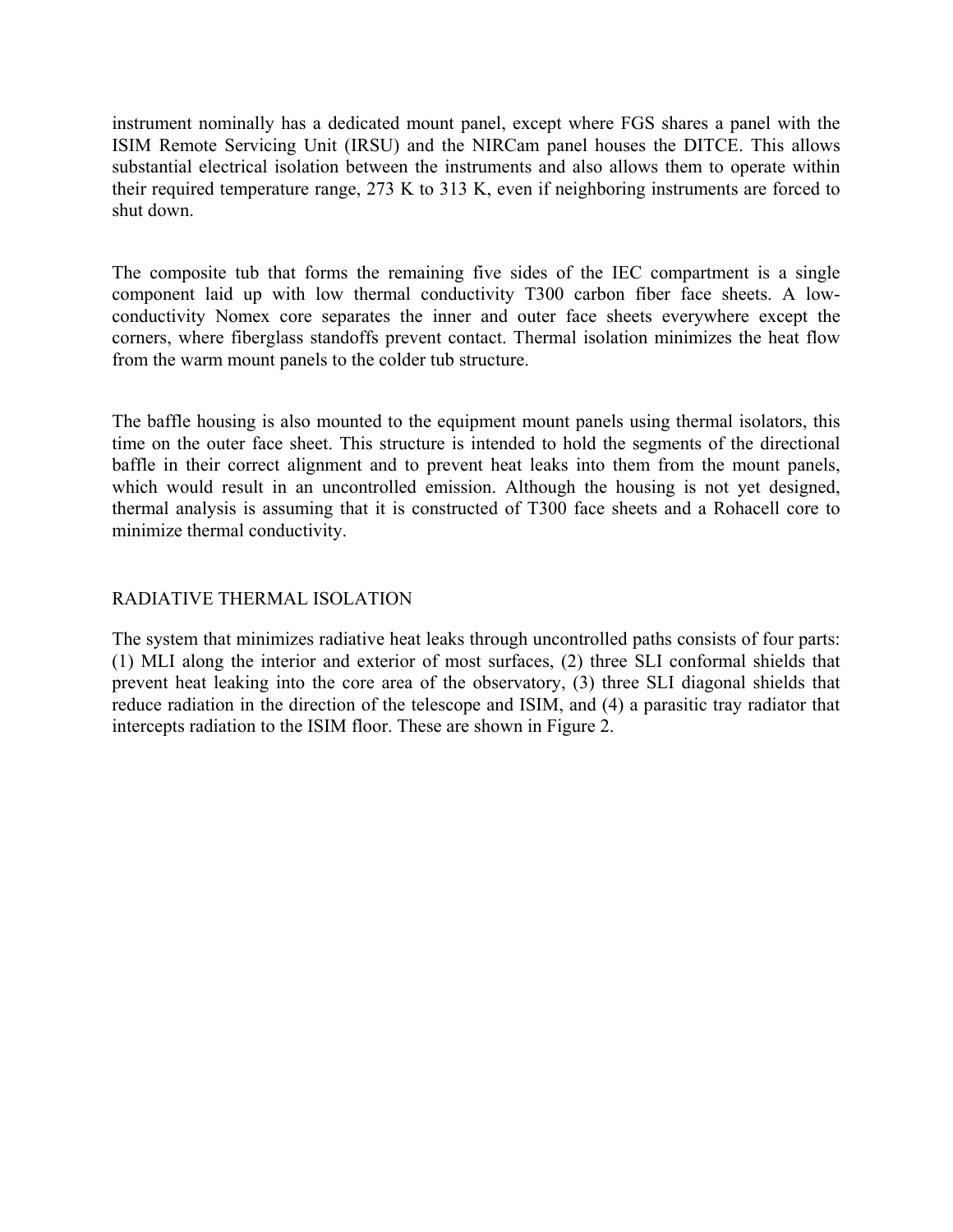

**Figure 2: Radiative thermal isolation for IEC loads** 

The MLI covers all exterior surfaces of the IEC except for the black-painted radiator strips and all interior surfaces except for the mount panels. The blankets are assumed to have an ε\* of 0.03 with a black kapton outer surface.

Of the SLI shields, only the three conformal shields are considered part of the IEC; the diagonal shields are provided by Northrop Grumman Space Technologies (NGST). The goal of the conformal shields is to allow any radiation from the protected IEC surfaces to bounce around until it exits away from the observatory out either side or beneath the IEC. To allow this, all conformal shield surfaces are to be VDA except for the outermost surface, which is required to be high-ε and will be plain black kapton. The diagonal shields extend from the top surface of the IEC to the bottom of the Backplane Support Frame (BSF) and are currently modeled with VDA surfaces.

The parasitic tray radiator is also not considered part of the IEC subsystem, but it is important in preventing IEC parasitic heat leaks from warming the ISIM enclosure. It covers the ISIM floor, then wraps around the side and back by 0.8 meters, allowing the intercepted heat to conduct to those surfaces and from there radiates the heat to space.

## CONDUCTIVE THERMAL ISOLATION

The IEC is conductively decoupled from the BSF through a dual load path. High-strength aluminum feet initially hold the 300 kg IEC in place, supporting the substantial launch. When the telescope deploys, these are separated from the conductive heat path and the IEC is instead suspended by three low thermal conductivity G-10 rods. These softer connections attach to the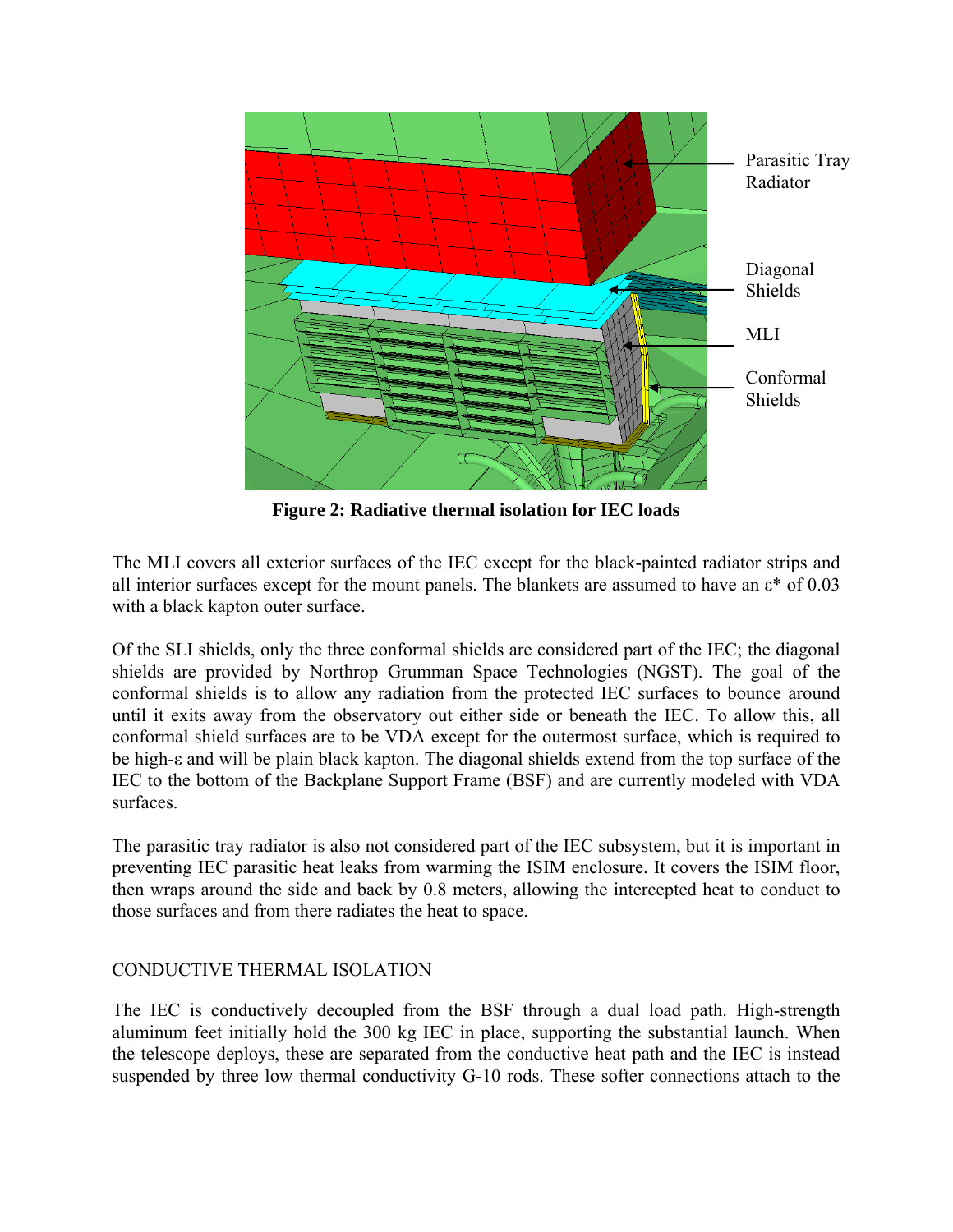outer face sheet of the composite tub and only allow a conduction of 0.063 mW/K gradient with the structure.

#### EMISSION CONTROL

Because the electronics in the IEC will be dissipating 200 Watts throughout the mission, an effective system was designed to control the emission<sup>1</sup>. Two major heat paths were of concern: direct radiation from the IEC mount panels to the parasitic tray radiator, and emission to the sunshield that could reflect or be re-emitted back to the ISIM enclosure and radiators. The severity of the reflected radiation is a function of where the reflection occurs; the closer to the IEC and ISIM, the higher the probability that a photon will specularly or diffusely reflect towards the observatory instead of to space.

To this end, directional baffles were designed to constrain the radiation from directly illuminating the tray radiator and to minimize the heat impinged onto the sunshield. Each reflector cell consists of two parabolic and one circular reflector arranged around a radiator strip, as shown in Figure 3. Directional baffle performance is negatively constrained by three factors: (1) the limited ratio of area available for the baffles to area required for radiators, (2) heat conducted to the baffles and diffusely emitted, and (3) the lack of a perfect specularly reflective surface, allowing heat to be absorbed and diffusely re-emitted or to be diffusely reflected.



**Figure 3: Radiation control regions (left) and directional baffle design (right)**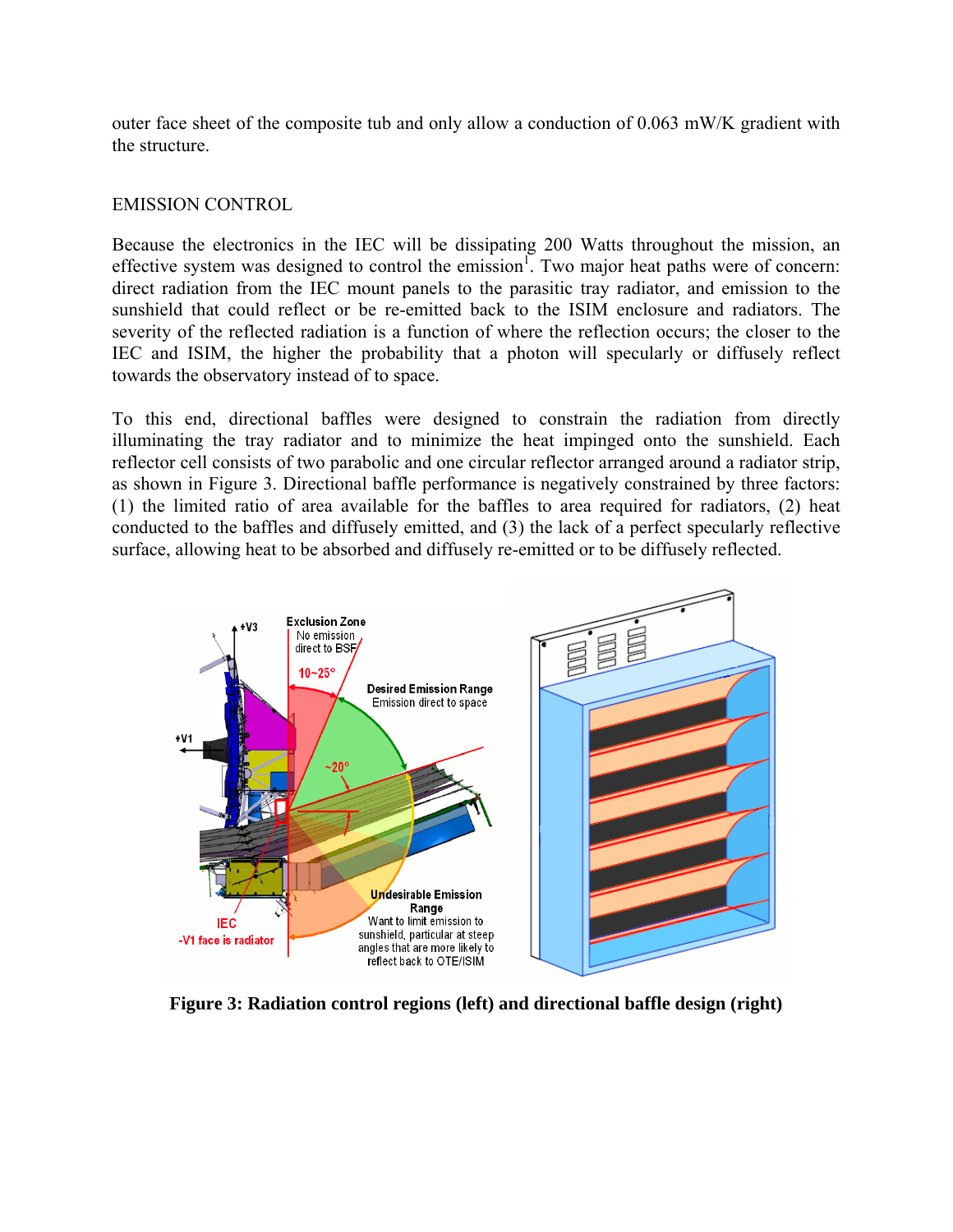#### **IEC THERMAL ANALYSIS**

As mentioned above, all thermal analysis is done on a detailed IEC model integrated into a full observatory model maintained by NGST. This is done to eliminate the complicated two-way interfaces between the IEC and the spacecraft, sunshield, ISIM and the telescope. The interior components of the IEC are approximated in the model, with harnesses modeled as black-body emitters and boxes represented by aluminum structures with the appropriate size, thermal mass and dissipation. Calculations are performed using TSS and SINDA/G. Due to the limitations of TSS, the parabolic sections of the baffles are represented by piece-wise cylindrical arcs with a maximum angular error between segments of 2 degrees. The design is assessed for steady-state thermal and baffle performance; transient analysis has not yet been completed.

#### STEADY-STATE PERFORMANCE

Steady-state results are used to validate two sets of requirements: the environment seen by the electronics boxes, required to be between 273 K and 313 K, and the maximum temperature of the composite tub's outer face sheets. The model was analyzed assuming steady-state box dissipations during normal science-taking observations. The resulting component temperatures are given in Figure 4 and Table 1, and the composite tub face sheet temperatures are compared with requirements in Table 2. In all cases, the current design shows compliance with requirements.



**Figure 4: IEC temperature map during steady-state science-taking operations**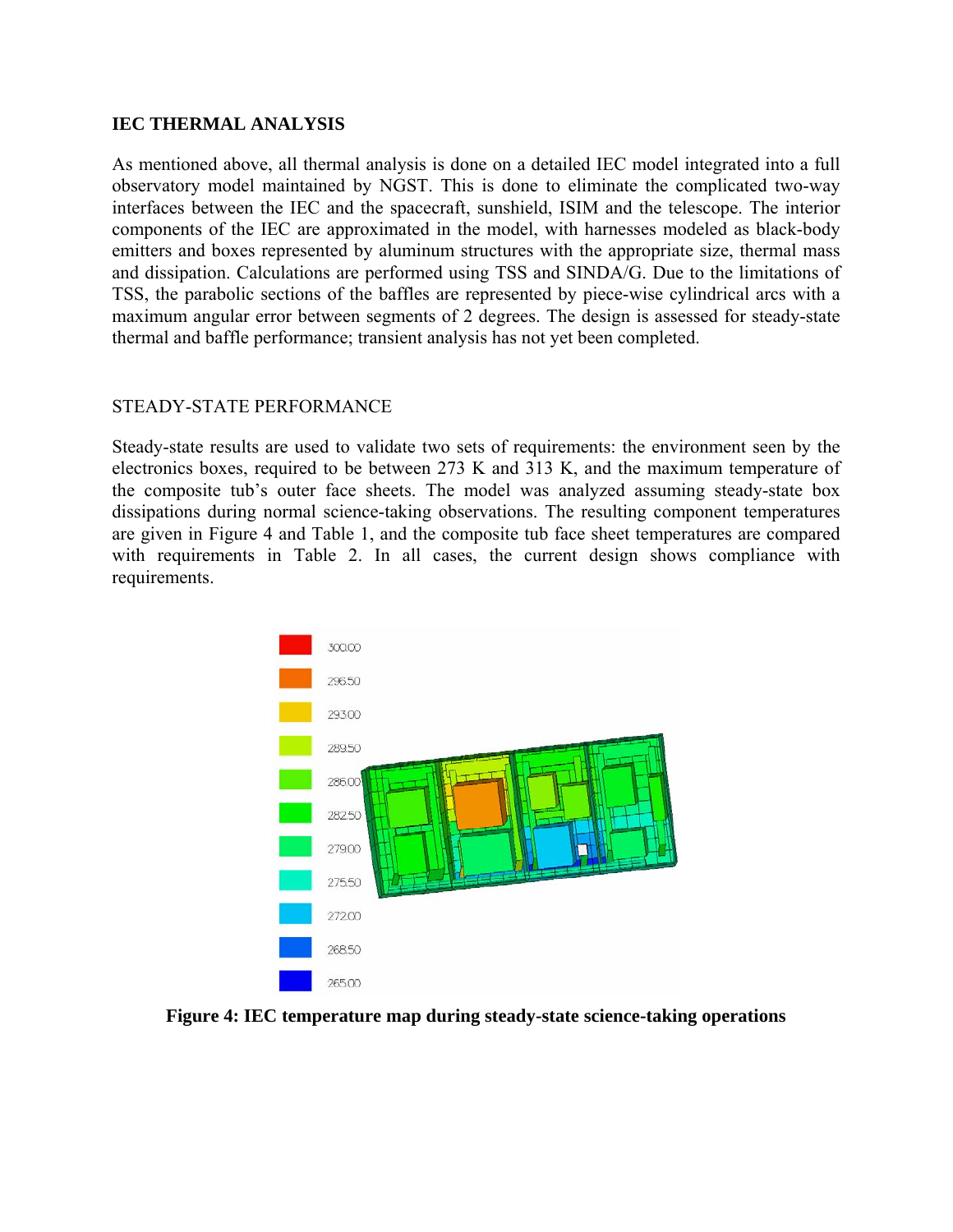| <b>Box</b>         | <b>Power Dissipation [W]</b> | <b>Predicted Temperature [K]</b> |
|--------------------|------------------------------|----------------------------------|
| <b>MIRI FPE</b>    | 18.5                         | 286.3                            |
| <b>MIRI ICE</b>    | 18.5                         | 284.0                            |
| <b>FGS</b>         | 44.3                         | 296.2                            |
| <b>IRSU</b>        | 23.0                         | 280.0                            |
| <b>NIRCam FPE1</b> | 22.6                         | 288.8                            |
| <b>NIRCam FPE2</b> | 22.6                         | 287.1                            |
| <b>NIRCam ICE</b>  | 8.0                          | 273.3                            |
| <b>DITCE</b>       | 6.3                          | 315.2                            |
| <b>NIRSpec FPE</b> | 13.0                         | 284.5                            |
| <b>NIRSpec ICE</b> | <b>10.0</b>                  | 282.9                            |
| <b>NIRSpec MCE</b> | 9.8                          | 280.2                            |

**Table 1: IEC Box temperatures and power dissipations** 

**Table 2: Composite tub outer face sheet temperatures and requirements** 

| <b>Face Sheet</b> | <b>Predicted Temperature [K]</b> | <b>Maximum Required</b><br><b>Temperature [K]</b> |
|-------------------|----------------------------------|---------------------------------------------------|
| $+V1$             | 247.9                            | 250                                               |
| $+V2$             | 254.3                            | 257                                               |
| $-V2$             | 256.4                            | 259                                               |
| $+V3$             | 241.0                            | 243                                               |
| $-V3$             | 242.7                            | 245                                               |

The insulation discussed above limits the conductive heat load to the BSF to 35 mW and the radiative heat load to the ISIM closeout to 276 mW. Over 99% of the IEC-dissipated power is radiated to space before being absorbed by any cryogenic components.

#### BAFFLE PERFORMANCE

In order to assess the performance of the baffle system, the IEC model was run integrated into a representative geometry model for the sunshield and the ISIM floor, provided by NGST. The sunshield is broken into five zones, with a sixth defined as the ISIM floor. The maximum heat loads are provided from the IEC radiators, baffles and –V1 MLI to those zones. The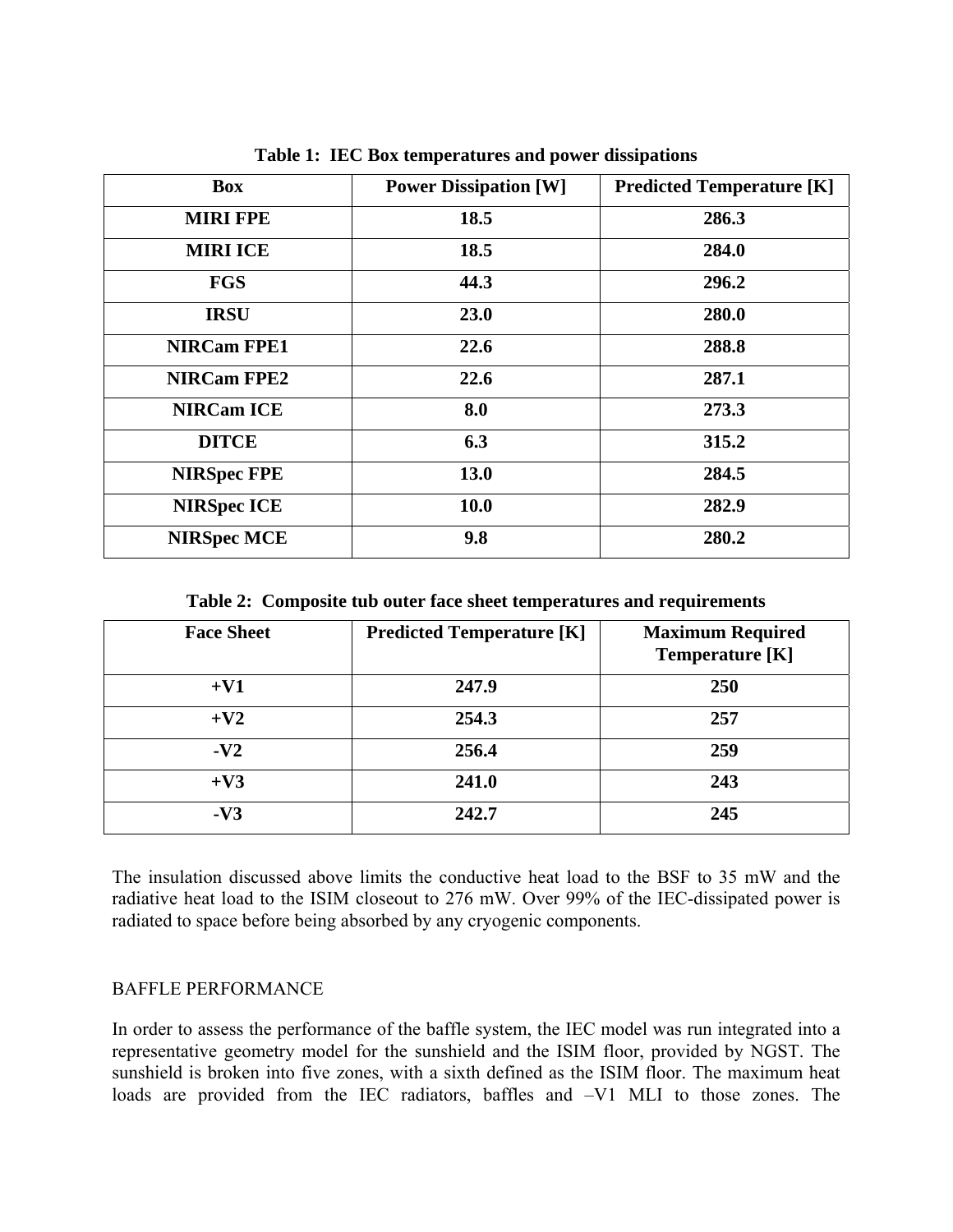representative surfaces, including the predicted and required heat loads, are shown in Figure 5. All zones currently meet their heat flow allocations.



## **Figure 5: Heat impingements in Watts on the sunshield and ISIM floor representative surfaces during normal science operations, with requirements in parentheses**

## **CONCLUSIONS**

The IEC has been designed to hold room-temperature electronics boxes in close proximity to the cryogenic telescope and instrument module and to direct the 200 Watt dissipation so that is does not have a negative affect on the observatory performance. This is made possible through multiple radiative isolators in series, conductive isolation, and directional baffles. Analysis has shown that this design will meet the requirements levied on the IEC by the observatory, allowing the IEC to function as an integral part of the James Webb Space Telescope.

#### **ACKNOWLEDGEMENTS**

Thanks are due to my co-authors: Keith Parrish, for providing guidance and observatory-level oversight; Charles Perrygo, for the directional baffle design; and James Stanley, for providing the thermal interface requirements and the integrated modeling capability.